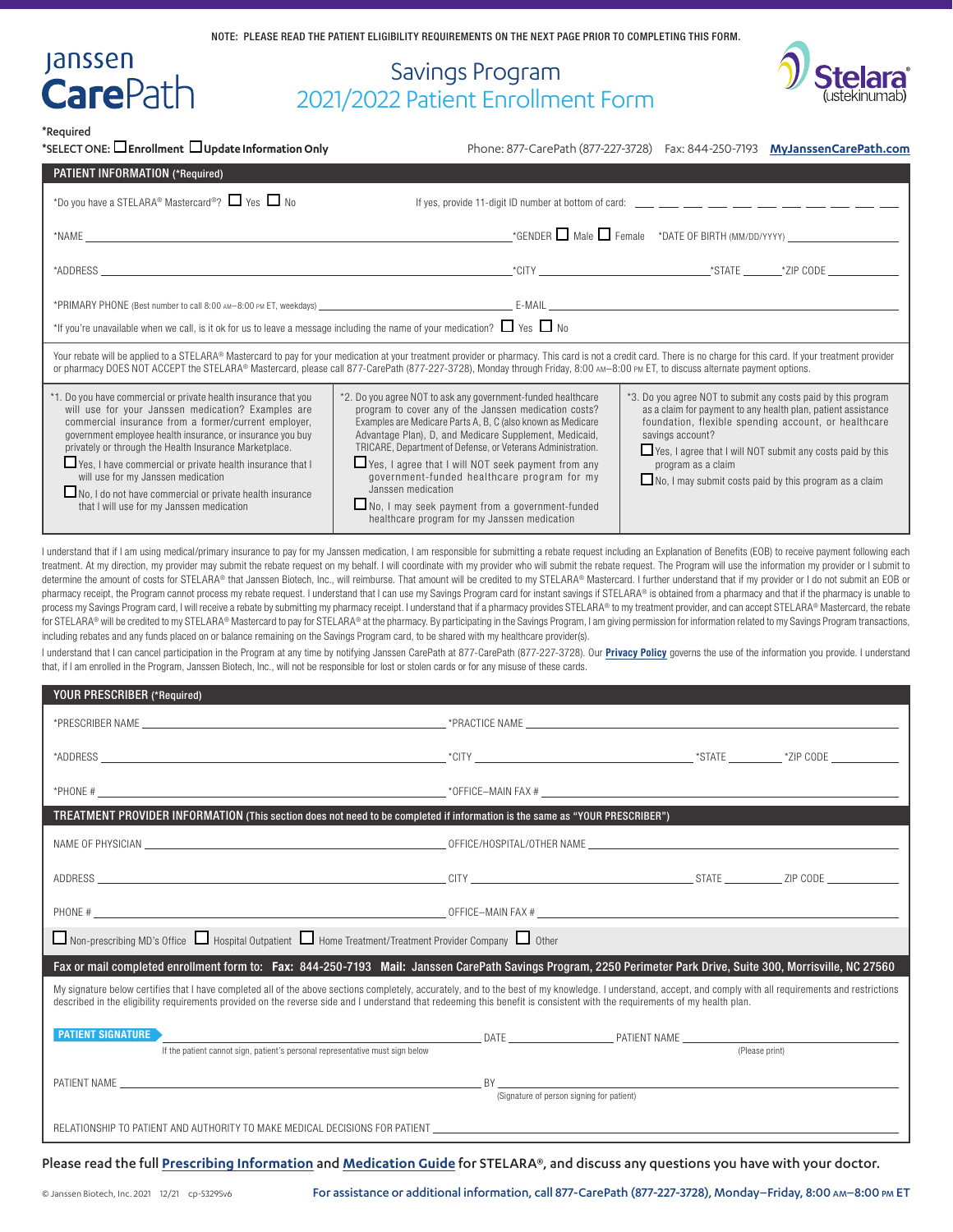#### **Patient Eligibility Requirements for Janssen CarePath Savings Program**

You may be eligible for the Janssen CarePath Savings Program if you are age 6 or older and currently use commercial or private health insurance for STELARA® (ustekinumab), and must pay an out-of-pocket cost for your medication. There is no income requirement. Janssen CarePath Savings Program for STELARA® is based on medication costs only and does not include costs to give you your treatment.

#### **Other Requirements:**

- This program is only for people age 6 or older using commercial or private health insurance for their Janssen medication. This includes plans from the Health Insurance Marketplace. This program is not for people who use any state or federal government-funded healthcare program. Examples of these programs are Medicare, Medicaid, TRICARE, Department of Defense, and Veterans Administration.
- You may not seek payment for the value received from this program from any health plan, patient assistance foundation, flexible spending account, or healthcare savings account.
- You must meet the program requirements every time you use the program.
- Program terms will expire at the end of each calendar year. The program may change or end without notice, including in specific states.
- Patients who are members of health plans (often termed "maximizer" plans) that claim to reduce their patients' out-of-pocket costs will have a reduced maximum program benefit of \$6,000 per calendar year. Out-of-pocket costs may be co-pay, co-insurance, or deductible. If you have enrolled in one of these plans, please inform Janssen CarePath at 877-CarePath (877-227-3728).
- Patients who are members of health plans that claim to eliminate their out-of-pocket costs are not eligible for cost support. If you have enrolled in one of these plans, please inform Janssen CarePath at 877-CarePath (877-227-3728).
- To use this program, you must follow any health plan requirements, including telling your health plan how much co-payment support you get from this program. By getting a Savings Program benefit, you confirm that you have read, understood, and agree to the program requirements on this page, and you are giving permission for information related to your Savings Program transactions to be shared with your healthcare provider(s). These transactions include rebates and any funds placed on the card or balance remaining on the card.
- Before you activate your card, you will be asked to provide personal information that may include your name, address, phone number, email address, and information related to your prescription medication insurance and treatment. This information is needed for Janssen Biotech, Inc., the maker of STELARA®, and our service providers to enroll you in the Janssen CarePath Savings Program. We may also use the information you give us to learn more about the people who use STELARA®, and to improve the information we give them. Janssen Biotech, Inc., will not share your information with anyone else except where legally allowed.
- If you use medical/primary insurance to pay for your medication, you need to submit a rebate request with an Explanation of Benefits (EOB) to get payment from the Savings Program. With your permission, your provider may submit the rebate request and EOB for you. Please make sure you and your provider know who will submit the rebate request.
- This program offer may not be used with any other coupon, discount, prescription savings card, free trial, or other offer. Offer good only in the United States and its territories. Void where prohibited, taxed, or limited by law.

You may end your participation in Janssen CarePath at any time by calling 877-CarePath.

**3 ways to enroll:** Review the program requirements above, then choose the enrollment option you prefer:



**[MyJanssenCarePath.com](https://www.myjanssencarepath.com/s/login/SelfRegister?regBy=Self)**

| Phone:                      |
|-----------------------------|
| 877-CarePath (877-227-3728) |

**Form:** 

Complete and sign the previous page of this form, and fax or mail to: Fax: 844-250-7193 **OR** Mail: Janssen CarePath Savings Program 2250 Perimeter Park Drive, Suite 300 Morrisville, NC 27560

#### NOTE: Your signature on the previous page of this form certifies:

• That you understand, accept, and comply with all requirements described above, and that your participation in the Program is consistent with the requirements of your health plan.

Janssen Biotech, Inc., is not liable for unintended or unauthorized use of the STELARA® Mastercard, if it is lost or stolen. The Janssen CarePath Savings Program for STELARA® Prepaid Mastercard is issued by MetaBank®, N.A., Member FDIC, pursuant to license by Mastercard International Incorporated. Mastercard is a registered trademark, and the circles design is a trademark of Mastercard International Incorporated. Janssen CarePath Savings Program is not a MetaBank or Mastercard product or service, nor is the optional offer endorsed by them.

Please read the full **[Prescribing Information](https://www.janssenlabels.com/package-insert/product-monograph/prescribing-information/STELARA-pi.pdf)** and **[Medication Guide](https://www.janssenlabels.com/package-insert/product-patient-information/STELARA-medication-guide.pdf)** for STELARA®, and discuss any questions you have with your doctor.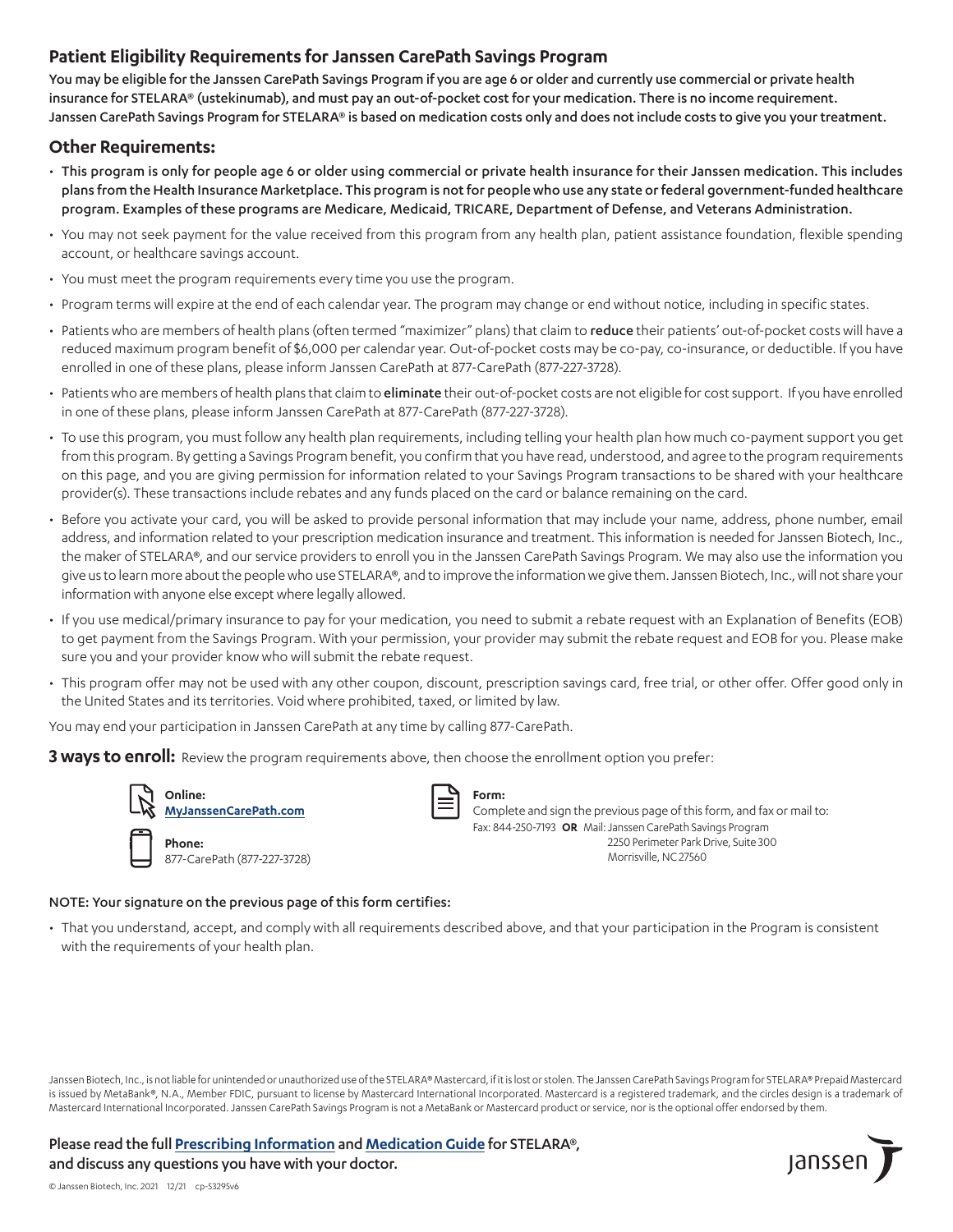## Janssen Patient Support Program Patient Authorization Form

Patients should read the Patient Authorization, check the desired permission boxes, and return both pages of the Form to Janssen Patient Support Program.

- Download a copy, print, check the desired boxes, and sign. Your healthcare provider may scan the completed Form and upload on Provider Portal, or completed Form may be faxed to 844-250-7193 or mailed to Janssen CarePath, 2250 Perimeter Park Drive, Suite 300, Morrisville, NC 27560
- You may be able to eSign a digital Form in your healthcare provider's office or on the Janssen CarePath Patient Account at **[MyJanssenCarePath.com](https://www.myjanssencarepath.com/s/login/SelfRegister?regBy=Self)**

Patient Name: The Contract of the Contract of the Email Address:

I give permission for each of my "Healthcare Providers" (eg, my physicians, pharmacists, specialty pharmacies, other healthcare providers, and their staff) and "Insurers" (eg, my health insurance plans) to share my Protected Health Information as described on this Form.

My "Protected Health Information" includes any and all information related to my medical condition, treatment, prescriptions, and health insurance coverage.

The following person(s) or class of person(s) are given permission to receive and use my Protected Health Information (collectively "Janssen"):

- Johnson & Johnson Health Care Systems Inc., its affiliated companies, agents, and representatives
- Providers of other sources of funding, including foundations and co-pay assistance providers
- Service providers for the patient support programs, including subcontractors or healthcare providers helping Janssen run the programs
- Service providers maintaining, transmitting, de-identifying, aggregating, or analyzing data from Janssen patient support programs

Also, I give permission to Janssen to receive, use, and share my Protected Health Information in order to:

- see if I qualify for, sign me up for, contact me about, and provide services relating to Janssen patient support programs, including in-home services
- manage the Janssen patient support programs
- give me educational and adherence materials, information, and resources related to my Janssen medication in connection with Janssen patient support programs
- communicate with my Healthcare Providers regarding access to, reimbursement for, and fulfillment of my Janssen medication, and to tell my Healthcare Provider that I am participating in Janssen patient support programs
- verify, assist with, and coordinate my coverage for my Janssen medication with my Insurers and Healthcare Providers
- coordinate prescription or treatment location and associated scheduling
- conduct analysis to help Janssen evaluate, create, and improve its products, services, and customer support for patients prescribed Janssen medications
- share and give access to information created by the Janssen patient support programs that may be useful for my care

I understand that my Protected Health Information may be shared by Janssen for the uses written in this Form to:

- My Insurers
- My Healthcare Providers
- Any of the persons given permission to receive and use my Protected Health Information as mentioned above
- Any individual I give permission as an additional contact